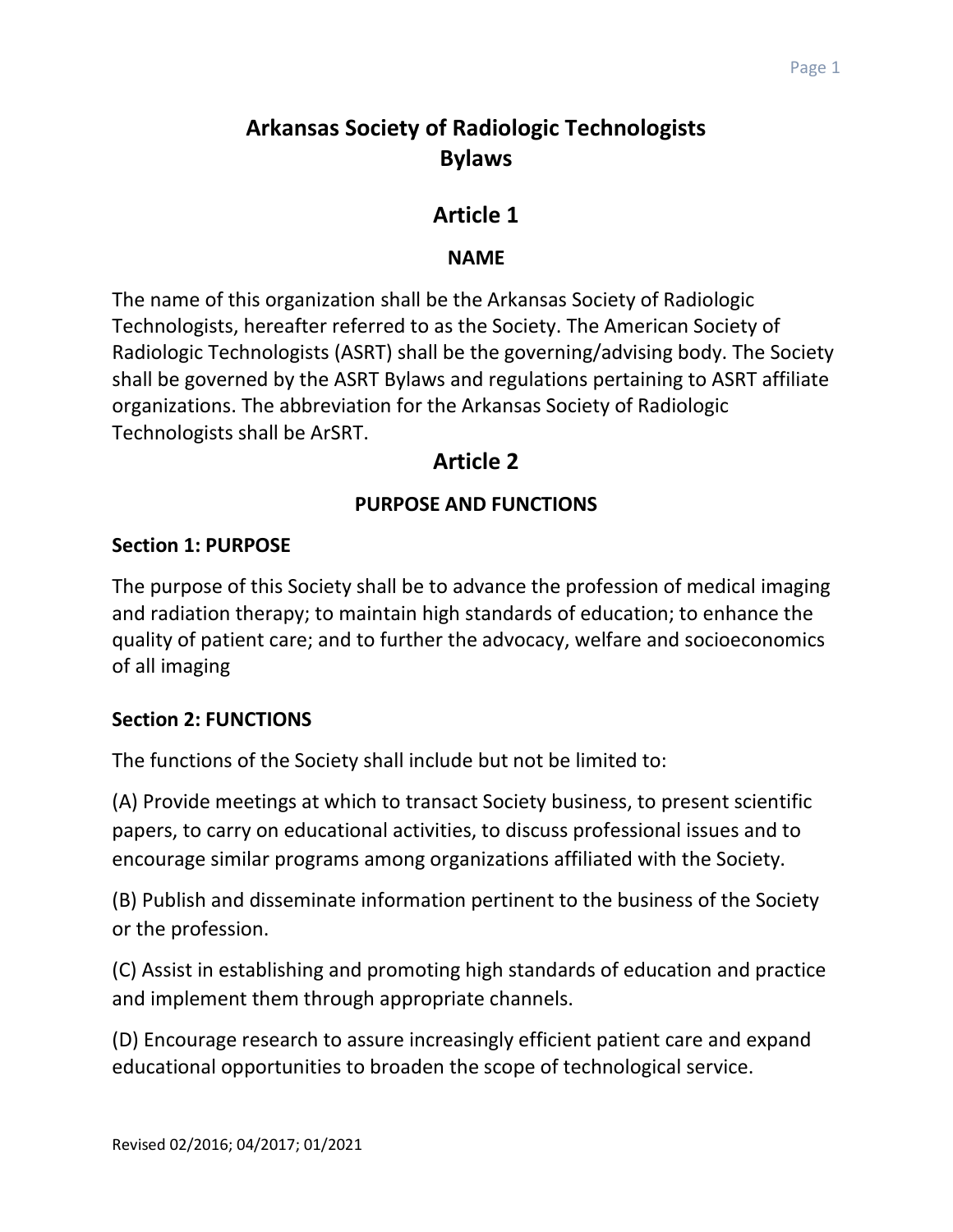(E) Enunciate policies concerning the professional status, legislative activity and welfare of its members.

(F) Collaborate and/or cooperate with external organizations or agencies whose policies are not in conflict with those of the Society for the continued progress and growth of the Society.

(G) Establish membership eligibility and define membership categories.

# **Article 3**

# **MEMBERSHIP**

# **Section 1: POLICY**

(A) The Society is committed to equal opportunity and nondiscrimination in all programs and activities. No one shall be denied opportunities or benefits on the basis of age, sex, color, race, creed, national origin, religious persuasion, marital status, sexual orientation, gender identity, military status, political belief or disability.

(B) The name of the Society, its officers, Board of Directors, delegates or staff, in their official capacities, shall not be used in connection with a corporate company for other than regular functions of the Society.

(C) A candidate for membership shall submit an application for membership along with the required fee to the ArSRT.

(D) Membership in the Society shall be open to those individuals associated with the practice, education or administration of medical imaging or radiation therapy.

# **Section 2: MEMBERSHIP**

The membership of this Society shall consist of active, student and associate members.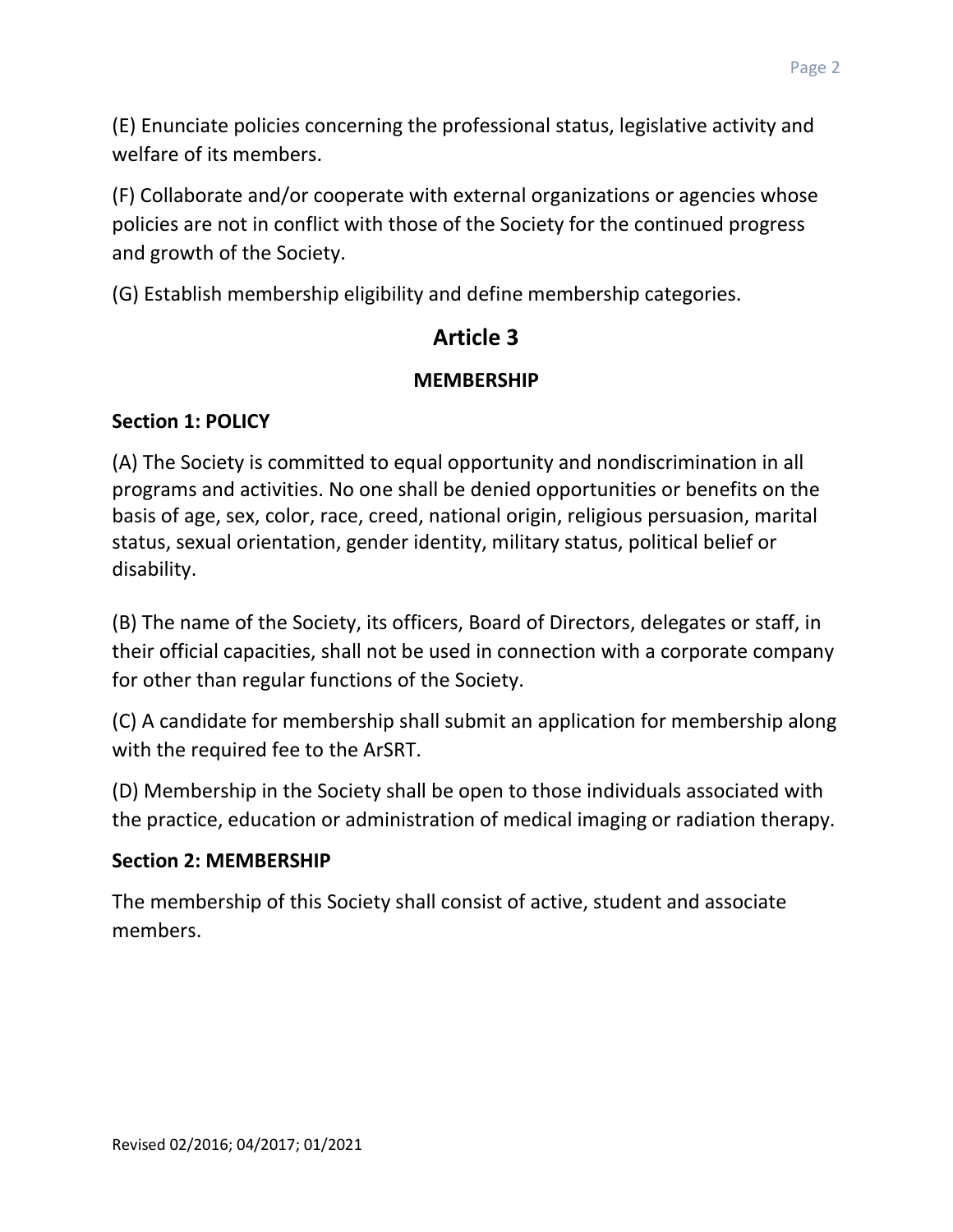## **Active Members**

(A) Active members are those who are registered or certified in a primary modality by certification agencies recognized by the ASRT or hold an unrestricted license in medical imaging or radiation therapy under state statute. They shall have all rights, privileges and obligations of membership including the right to vote, debate, hold office and serve as a delegate in the ASRT House of Delegates.

(B) Life members shall be active members who have been active for a minimum of 10 years and not currently serving on the Board at time of nomination. They are members who have rendered exceptional service to the Society. Life members shall be selected by a majority vote of the Board of Directors. They shall pay no dues. Life members shall have all the rights, privileges and obligations of active members.

### **Student Members**

(A) Graduate Bridge members are those who meet the following qualifications: 1. have graduated from an accredited program or a program in an accredited institution accepted by certification agencies recognized by the ASRT in their initial medical imaging or radiation therapy program within the past 12 months; or

2. are registered in a primary modality by certification agencies recognized by the ASRT and are within 12 months of their initial certification. They shall have all rights, privileges and obligations of active members including the right to vote, debate, hold office as Member at Large, and serve as a delegate in the ASRT House of Delegates.

(B) Student members are those who are enrolled in primary medical imaging or radiation therapy programs. They shall have all rights, privileges and obligations of active members except to hold office and vote. Eligibility for Student membership shall terminate upon initial certification.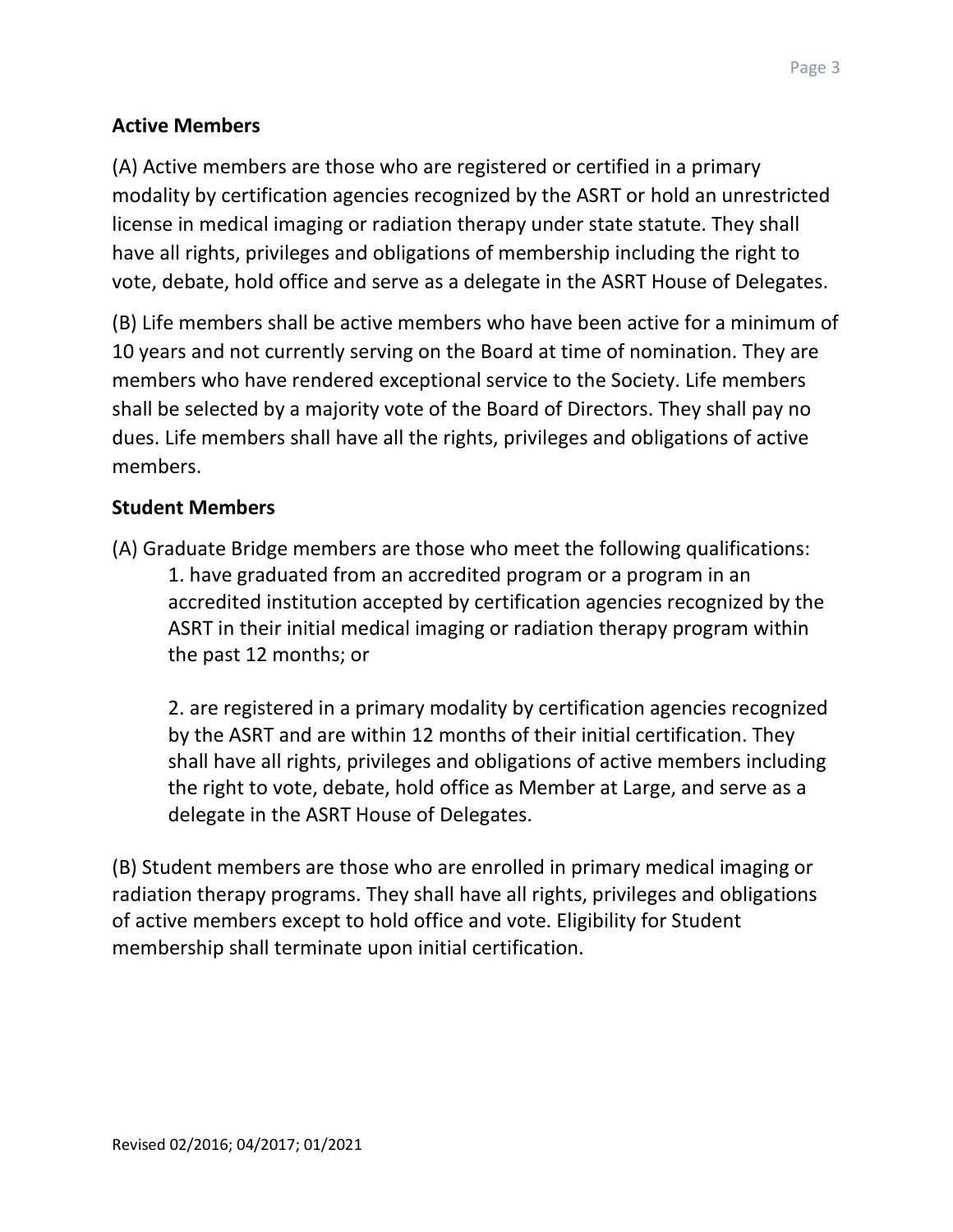### **Associate Members**

(A) Associate members are those who are or have been employed in the technical, educational, managerial or commercial aspects of the medical imaging and radiation therapy professions and do not qualify for active membership. They shall have all rights, privileges and obligations of active members except to vote, hold office or serve as a delegate.

(B) Limited x-ray machine operators are those who hold a valid state license to perform diagnostic x-ray procedures on selected anatomical sites and are not registered radiologic technologists. They shall have all rights, privileges and obligations of active members except to vote, hold office or serve as a delegate.

#### **Section 3: RESIGNATION**

Any member shall have the right to resign by written communication to the Society, Board Chairman, or President.

#### **Section 4: REINSTATEMENT**

Any member who has resigned or whose membership has been deleted from the Society for other reasons may be reinstated only after filing a new application and paying the fees as a new member.

# **Article 4**

#### **MEMBERSHIP FEES**

(A) The application fees for active and associate members shall be uniform and of such amount as is required by the Society, except for fees for student members which shall be set separately.

(B) Fees and annual dues for all members, established by the Board of Directors, require adoption by 2/3 of the votes cast by active membership. Notices of such vote shall be given to the members at least thirty (30) days in advance of the vote.

(C) Membership cards will be given to each member, designating the category of membership. Electronic membership records with identification numbers will be issued with receipt of payment.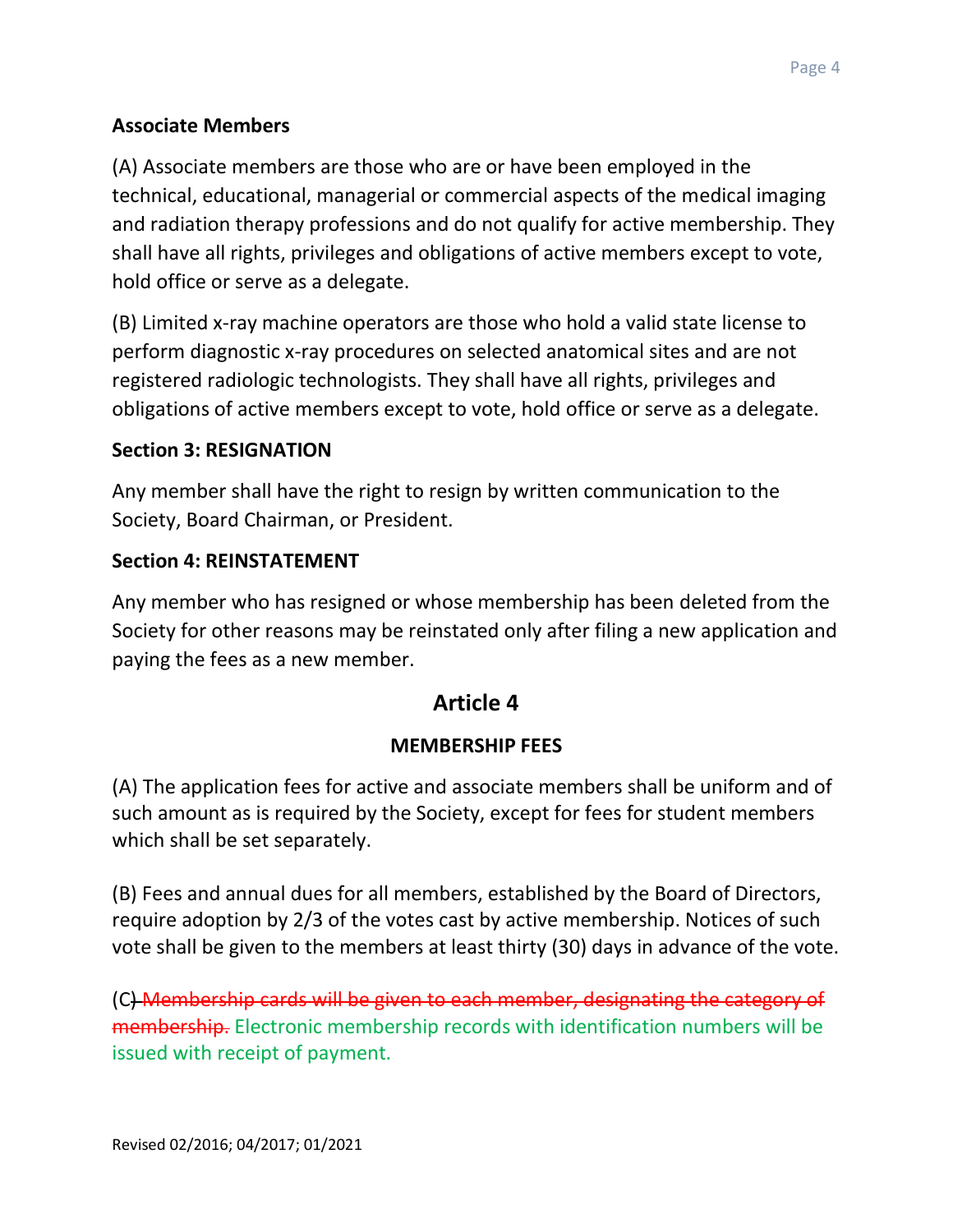(D) Dues are to be paid within sixty (60) days of the expiration date. No member who is in arrears of dues shall vote or hold office or shall be entitled to receive reports of the transactions of the Society. The name of any individual in arrears after sixty (60) days will be deleted from membership.

# **Article 5**

### **EXECUTIVE BOARD OFFICERS**

#### **Section 1: OFFICERS**

The executive board officers of the Society shall be chairman of the board, president, president-elect, vice-president, secretary and treasurer.

#### **Section 2: QUALIFICATIONS**

(A) An executive board officer shall be an active member of the Society and the American Society of Radiologic Technologists and shall possess a current ARRT Registration and Arkansas Department of Health License.

(B) An executive board officer shall practice in the medical imaging or radiation therapy profession.

#### **Section 3: ELIGIBILITY**

An officer who meets eligibility requirements at the time of nomination shall be permitted to complete the term, even though employment status changes.

#### **Section 4: RESPONSIBILITIES**

(A)Chairman of the Board

- 1. Shall perform duties consistent with the office.
- 2. Shall perform as Chairman of the Nominations Committee.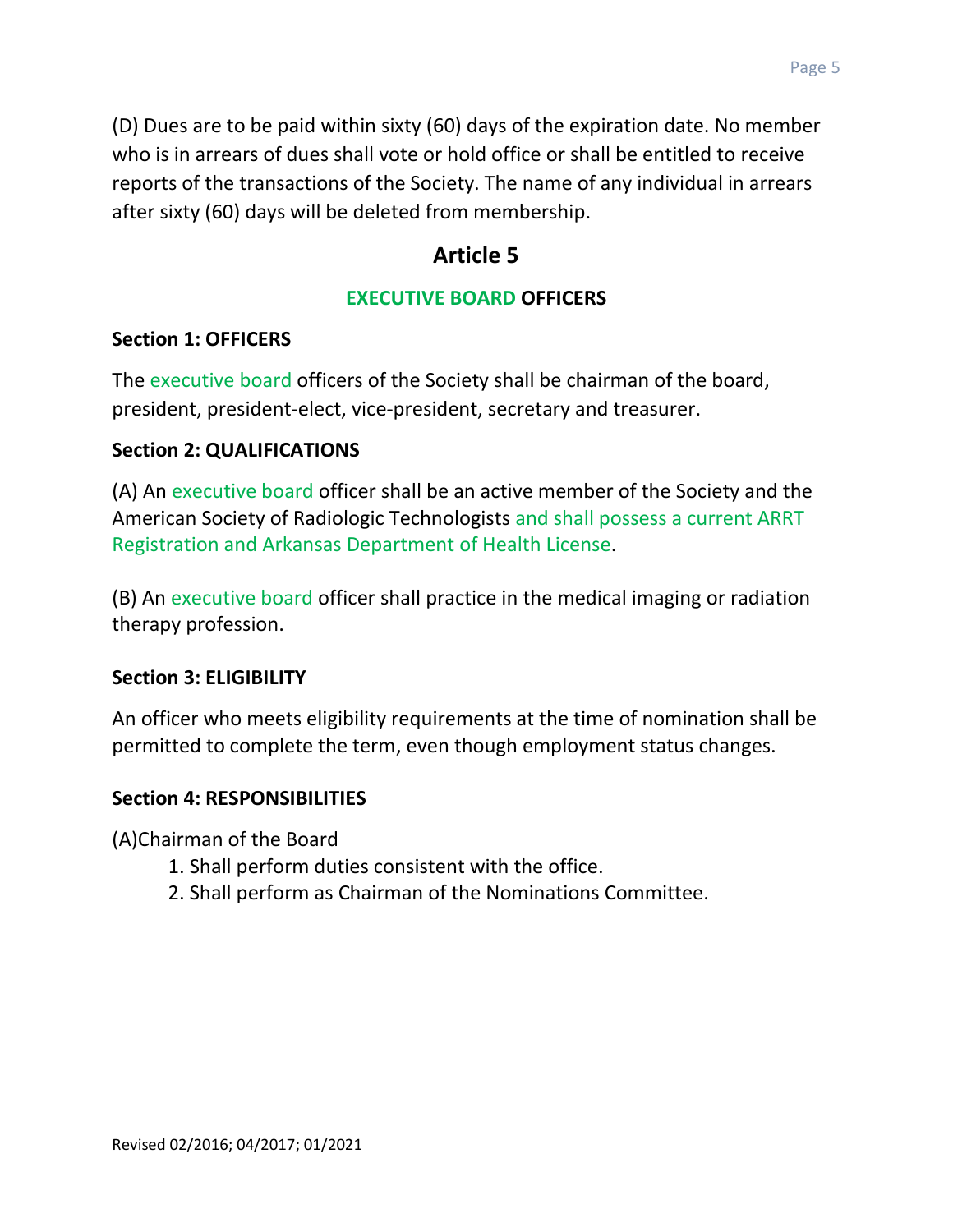(B) President

1. Shall perform duties consistent with the office.

2. Shall be an ex-officio member of all appointed committees, except the Nominations Committee.

3. Shall preside at all meetings of the Society.

4. Shall appoint committees unless otherwise provided in the Bylaws.

5. Shall complete all required documentation to be submitted to the ASRT by the Society.

6. Shall assist all other officers as needed with appointed duties.

(C) President-Elect

1. Shall perform all duties consistent with the office.

2. Shall become familiar with the Society's activities and shall make all preparations necessary to assume the office of president.

(D) Vice-President

- 1. Shall perform all duties consistent with the office.
- 2. Shall become acquainted with all duties of the president.
- 3. Shall assume the duties of the president in the absence of the president.
- 4. Shall maintain membership records.

(E) Secretary

- 1. Shall perform all duties consistent with the office.
- 2. Shall keep detailed minutes of all meetings.
- 3. Shall conduct correspondence.
- 4. Additional duties may be assigned by the Board as necessary.
- (F) Treasurer
	- 1. Shall perform all duties consistent with the office in a timely manner.
	- 2. Shall maintain all financial records of the Society.
	- 3. Shall complete all required exemption status and tax documents.
	- 4. Shall maintain the financial policy of the Society.

5. Shall complete an annual financial review with the Society Board of Directors.

6. Additional duties may be assigned by the Board as necessary.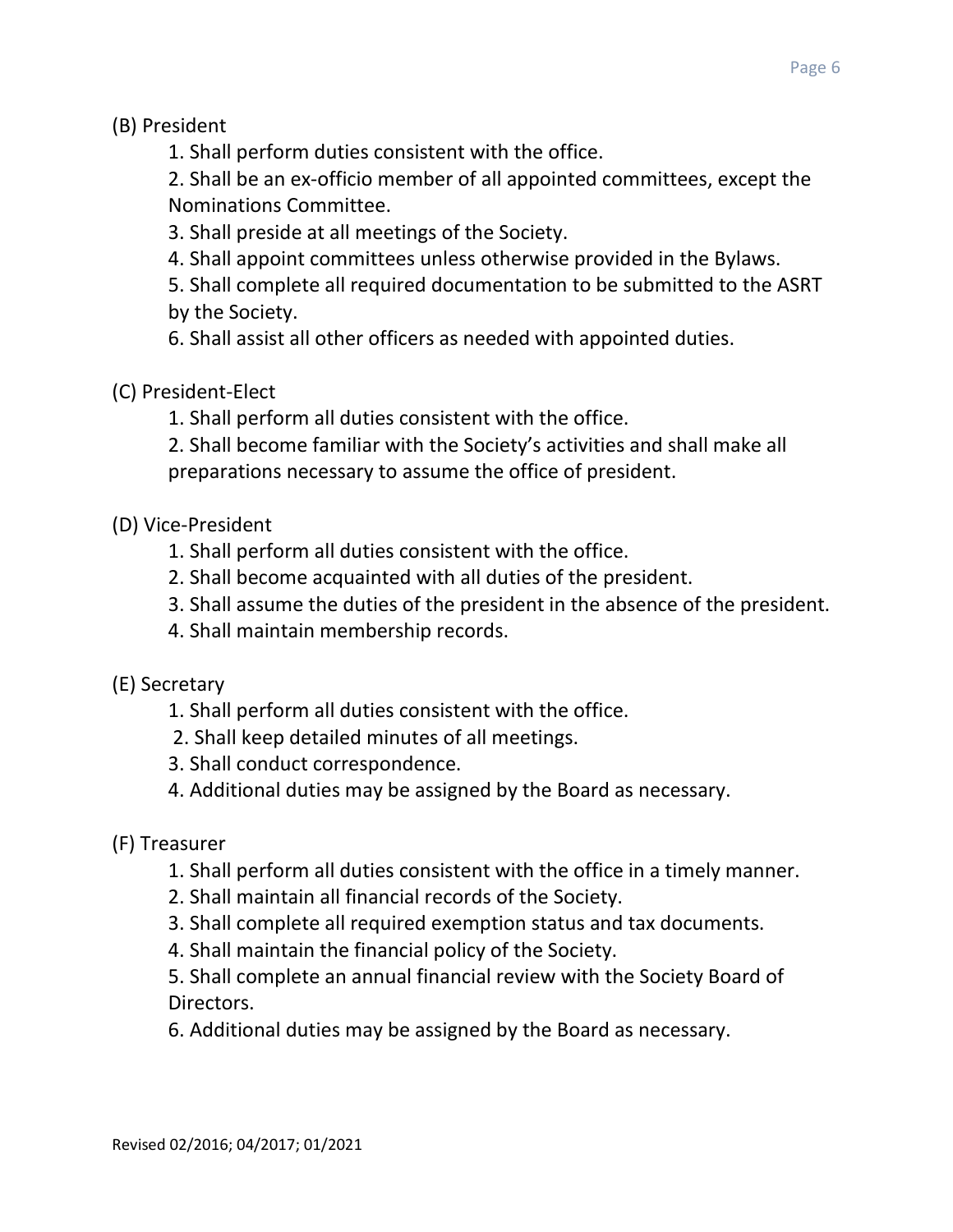#### **Section 5: TERM**

(A) The vice president and secretary shall serve a one (1) year term or until their successors have been appointed or elected. The treasurer shall serve a term of two (2) years or until a successor has been appointed or elected.

(B) The president-elect shall serve for a term of one (1) year as president-elect, one (1) year as president and one (1) year as chairman of the board (immediate past president).

(C) All officers shall surrender to their successors all records and properties belonging to the Society.

(D) All officers, except for the president and president-elect, may be re-elected to one consecutive term. Terms that are not consecutive shall not be restricted.

(E) The newly elected officers shall be installed into office under the direction of the Chairman of the Board Board of Directors. The term shall begin immediately after the installation at the close of each annual meeting, whether the officer is installed in person or in absentia.

#### **Section 6: NOMINATIONS**

(A) Nominations may be submitted by any Society active member to the current president chairman of the Nominations Committee.

(B) There shall be a Nominations Committee appointed by the Board.  $\overline{Fhe}$ Committee shall consist of at least 3 members and a chairman. The chairman of the Nominations Committee shall be the chairman of the Board of Directors.

(C) Committee appointment shall be as needed made no later than one month following the annual meeting.

(D) The Committee shall assure that all candidates meet the qualifications for office and are willing to serve if elected.

(E) It shall be the sole responsibility and authority of the Nominations Committee to prepare the election platform **ballot** and present all the qualified candidates.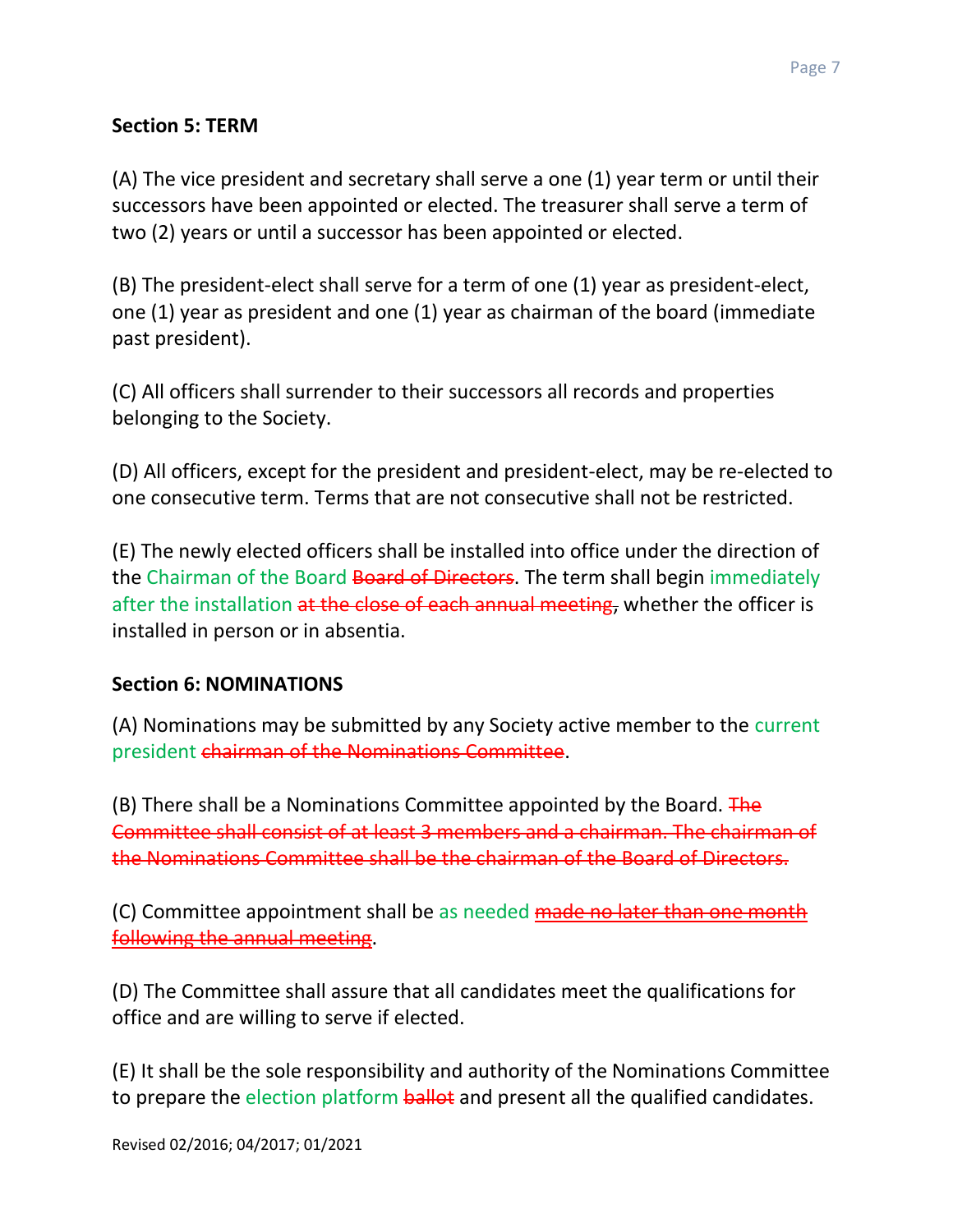### **Section 7: ELECTIONS**

(A) The vice-president, president-elect, secretary, treasurer and members-at-large shall be elected by a majority vote ballot of the active members during annual elections at the annual meeting.

(B) When there is only one candidate for an office the election will be by viva voce (voice vote).

(C) In case of a tie, the election shall be decided by lot.

#### **Section 8: VACANCIES**

(A) A vacancy in the office of president shall be filled by the vice-president.

(B) A vacancy of the office of president-elect shall remain vacant until the next election period annual meeting when a president shall be elected in the manner provided in the Bylaws.

(C) A vacancy in the office of vice-president, secretary, treasurer or other elective office shall be filled by appointment agreed upon by a majority of the remaining members of the Board of Directors.

(D) In the absence or inability of the president, vice-president, or chairman of the board to act, a member of the Board of Directors shall call the meeting to order and preside until a temporary chairman can be elected.

# **Article 6**

## **BOARD OF DIRECTORS**

#### **Section 1: COMPOSITION**

The Board of Directors shall consist of up to thirteen (13) members including the immediate past president as chairman, the president, the president-elect, the vice president, the secretary, the treasurer and up to seven (7) members-at-large.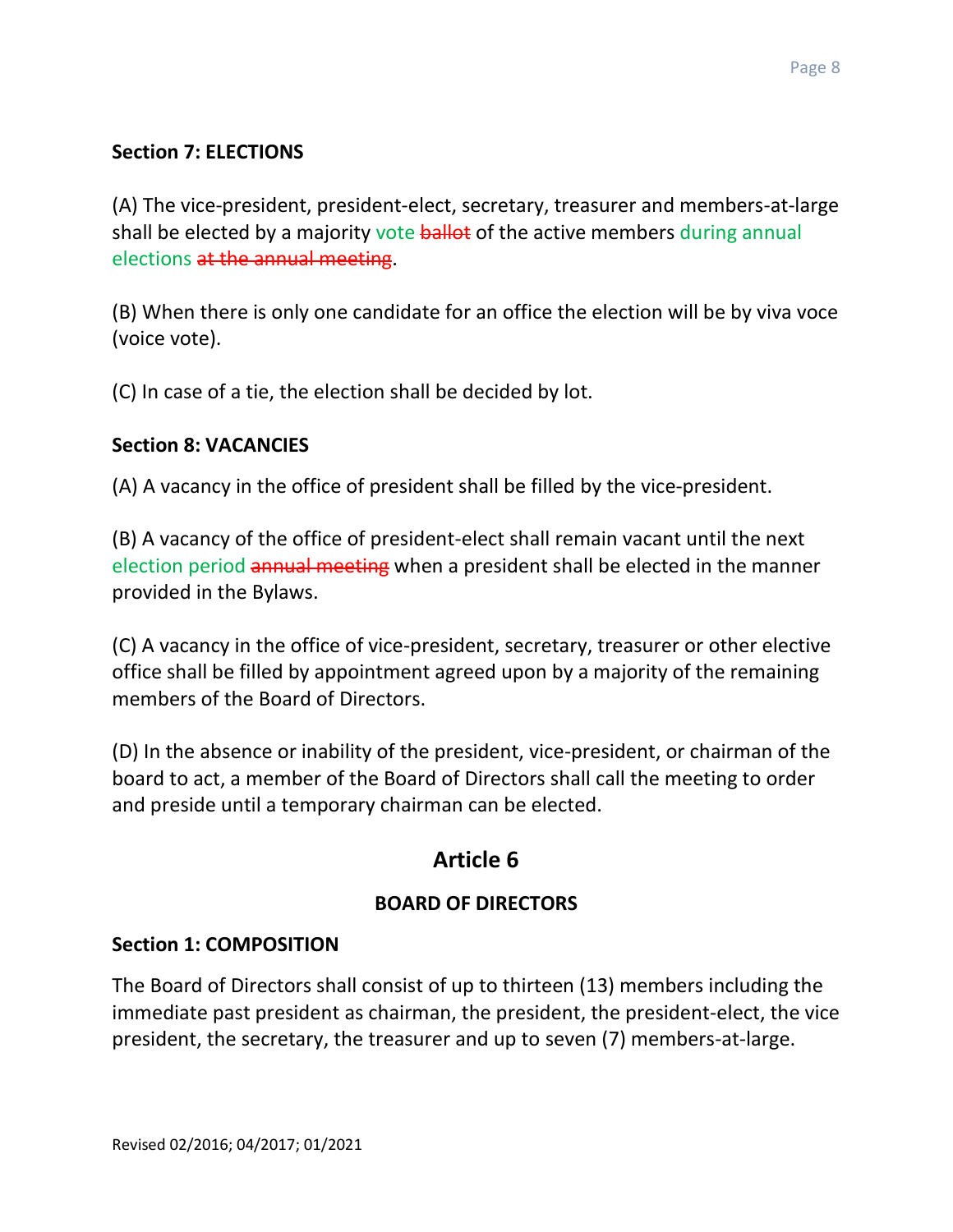### **Section 2: QUALIFICATIONS**

(A) All members of the Board of Directors shall be active members of the Society and the American Society of Radiologic Technologists and shall possess a current ARRT Registration and Arkansas Department of Health License.

(B) An executive board officer shall practice in the medical imaging or radiation therapy profession. A Member-At-Large may be retired from practice or have formally practiced in the medical imaging or radiation therapy profession as long as they are good standing members of the ASRT and have not received sanctions from the ARRT and/or Arkansas Department of Health Radiation Control Division.

#### **Section 3: MEMBERS-AT-LARGE**

(A) There shall be up to seven (7) members-at-large elected to the Board of Directors by a majority vote of the active members attending the annual meeting.

(B) The members-at-large shall serve a term of two (2) years and may be reelected for one consecutive term. Terms that are not consecutive shall not be restricted.

(C) A vacancy in members-at-large shall be filled by appointment, agreed upon by a majority of the remaining members of the Board of Directors, to complete the unexpired term.

(D) A member-at-large who met qualification requirements at the time of nomination shall be permitted to complete the term regardless of employment status changes.

#### **Section 4: RESPONSIBILITIES**

The Board of Directors shall:

(A) Be vested with the responsibility of the management of the business of the corporation.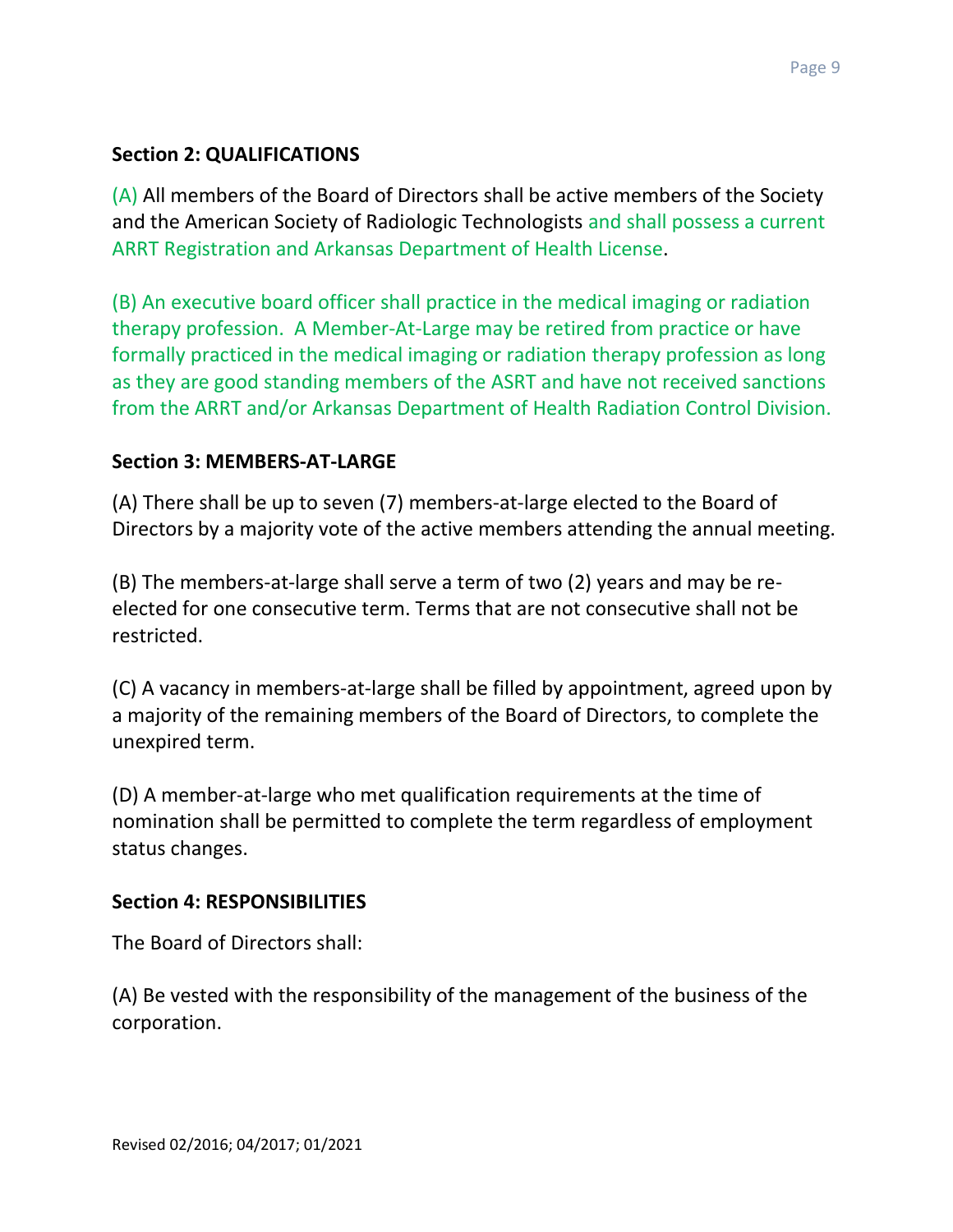(B) Request a financial statement from the treasurer at least once a year. The Board of Directors will also review the books and the accounts kept by the treasurer.

(C) Control all funds and/or properties of the Society.

(D) Change the location and dates of the annual meeting if found advisable. In the case of a state or national emergency they shall have the power to cancel the annual meeting and provide for the election of officers.

(E) Employ such personnel as may be necessary to conduct the business of the Society.

(F) Determine the number of and the boundaries of the affiliate districts.

(G) Fulfill requirements of ASRT regarding annual renewal, including documentation of corporate existence and proof of current IRS tax-exemption status and documentation of appropriate tax returns being filed with the IRS in the prior year.

(H) Mandatory participation in scheduled Regularly attend Board meetings. If a member of the Board of Directors misses three (3) consecutive meetings, having been properly notified of scheduled meetings, they may be removed from the Board of Directors.

#### **Section 5: MEETINGS**

(A) The Board of Directors shall meet at least four (4) times annually  $a$  year. The meetings shall be pre-annual meeting, post-annual meeting, fall and spring.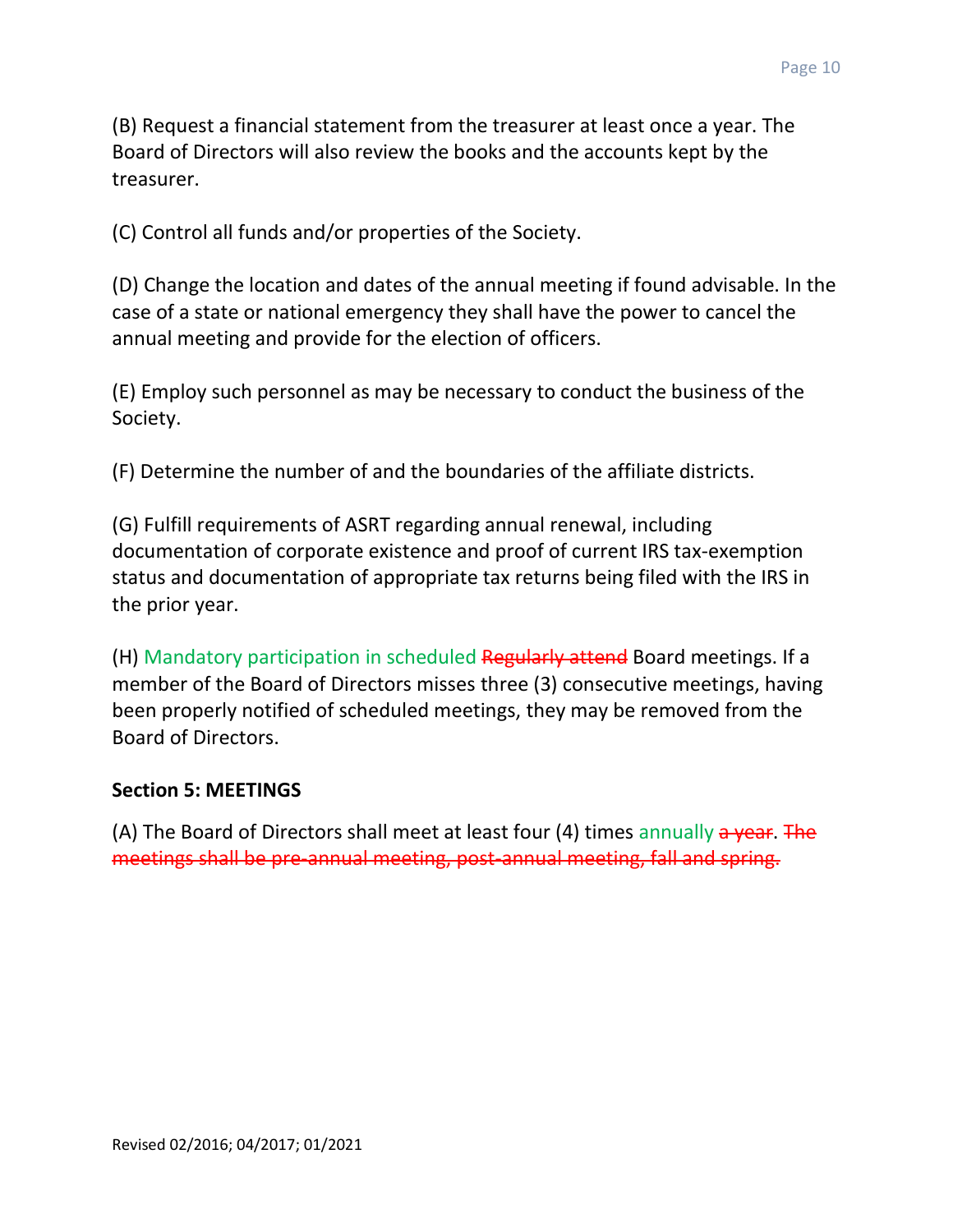(B) The president, or a majority of the members of the Board of Directors, upon written request to the chairman of the Board, may call a special meeting, provided a fourteen (14) calendar twenty (20) day notice to all Board members is given.

#### (C) BOD Virtual Telephone Meetings:

Meetings of the Board may be held virtually by teleconference, at the discretion of the Chairman and President. Members of the Board shall each pay their own costs associated with attending participating in a virtual meeting teleconference, although the Society may pay set-up costs or other administrative costs of holding a special virtual meeting by teleconference. Standing rules specific to meetings held virtually by teleconference may be adopted by the Board. The secretary shall be responsible for preparing minutes of all meetings conducted virtually via teleconference.

(D) A majority of the Board of Directors' members shall constitute a quorum shall be established for all meetings.

## **Article 7**

#### **SOCIETY DELEGATE TO THE ASRT HOUSE OF DELEGATES**

#### **Section 1: Delegates**

(A) Two Society delegates and two alternate delegates shall be appointed by the Board of Directors. The immediate past president/chairman of the Board of Directors and one Society active member, currently not serving on the Board of Directors, shall be the delegates. The president shall serve as the first alternate delegate. The second alternate delegate will be elected by a majority vote of the Board of Directors.

(B) The Society shall submit to the ASRT the names of the Society delegates and alternate delegates prior to the ASRT deadline.

(C) The Society has the power to remove delegates in accordance with the provisions of Article 10.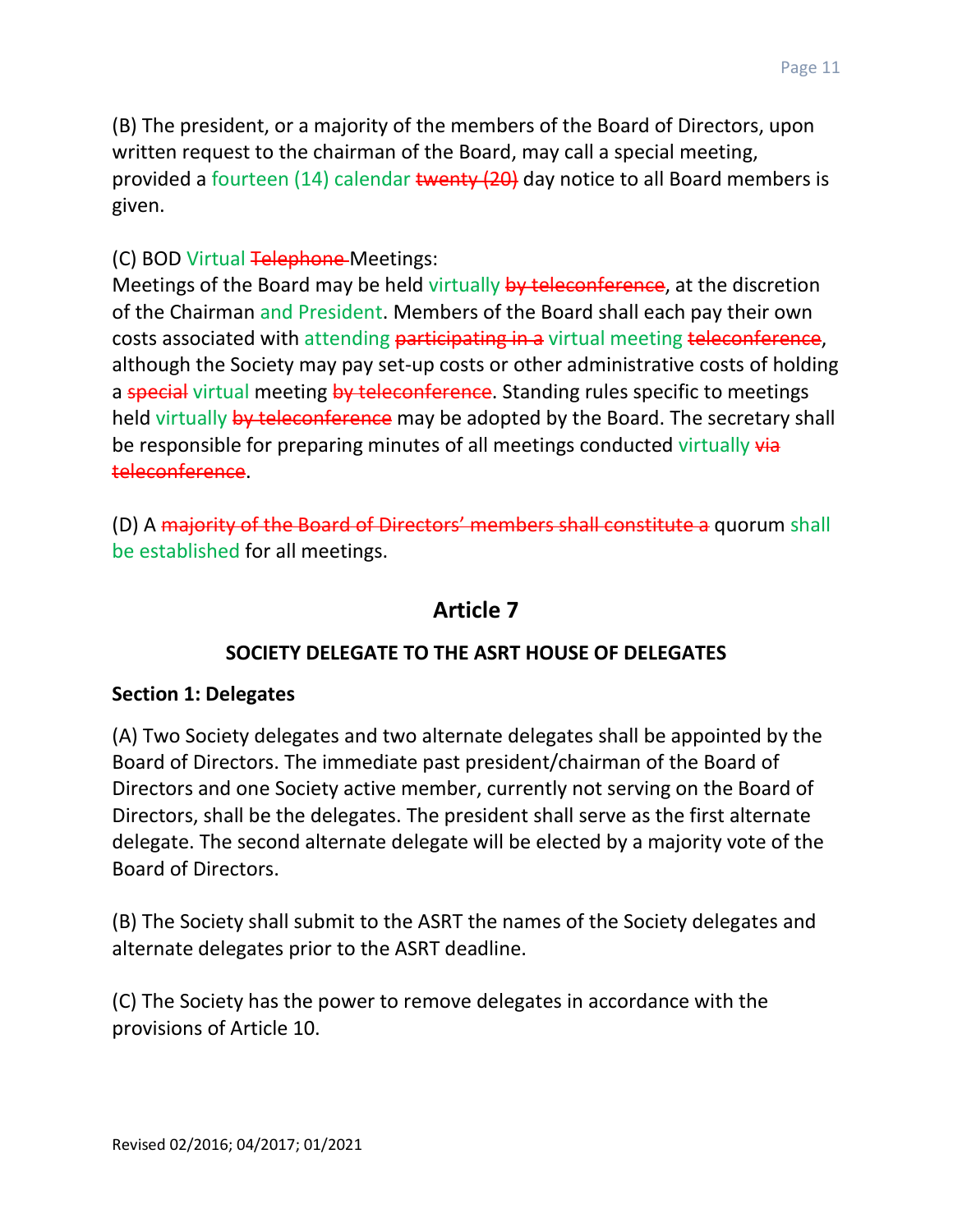(D) In the event that a delegate or alternate delegate notifies the Board of Directors that he/she is unable to serve as a chapter delegate prior to the ASRT deadline, then the Board will appoint a replacement. Otherwise, the position will remain vacant until the following year.

#### **Section 2: QUALIFICATIONS & Responsibilities**

(A) A delegate shall be an active member of the ASRT and the Society for two (2) years immediately preceding nomination.

(B) A delegate shall have served as an officer, or on the Board of Directors, or as a committee member in the Society.

(C) A delegate shall practice in the medical imaging and radiation therapy profession.

(D) A delegate may serve concurrently on the board of any national medical imaging or radiation therapy certification or national accreditation agency.

(E) A delegate shall have the time and availability for necessary travel to represent the ArSRT.

(F) A delegate shall attend the annual meeting of the House of Delegates and all required meetings required of the House of Delegates delegates.

(G) A delegate who met qualification requirements at the time of nomination shall be permitted to complete the term regardless of employment status changes.

#### **Section 3: RESPONSIBILITIES**

#### Society delegates shall:

(A) Attend the ASRT House of Delegates' meeting and all meetings required of delegates.

 $(HB)$  Respond to communications from the ASRT Office, ASRT Board of Directors or from the ASRT House of Delegates.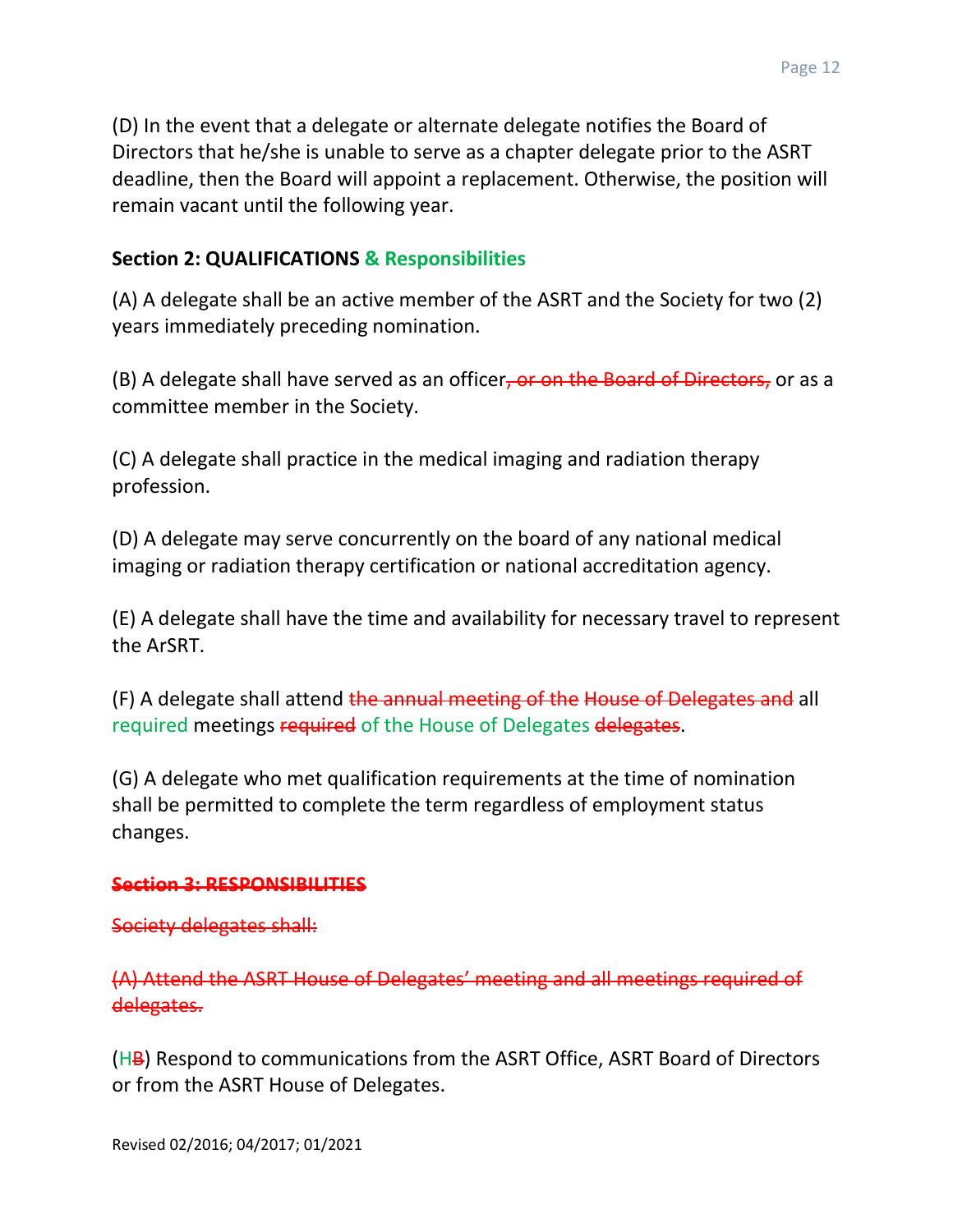$(I H)$  Disseminate information to the Society by providing a written report on the House of Delegates meeting and current activities at the annual conference.

 $(J - D)$  Represent the Society by carrying out the desires of the membership and making the decisions of the membership known to the House of Delegates.

#### **Section 3 4: TERM**

A Society delegate may serve for a term of two years; and may not serve more than two consecutive terms. Terms that are not consecutive may not be restricted.

#### **Section 4 5: ABSENCE**

An absence exists when an appointed Society delegate is unable to fulfill the duties of the position during the ASRT House of Delegates' meeting. The delegate shall be considered absent for the purpose of that meeting only. It is the responsibility of the Society delegate to notify the ASRT, the Speaker of the House, and the alternate delegate of the delegate's inability to attend the conference, as soon as possible. The alternate delegate shall be seated for that meeting only. Any delegate position or alternate delegate position not filled by the appointment process remains open. There shall be no on-site credentialing of delegates.

#### **Section 5 6: VACANCIES**

A vacancy exists when a delegate has submitted a written letter of resignation or when a delegate position has not been filled by the appointment process. A delegate vacancy caused by the written resignation of a delegate shall be filled by the appointed alternate delegate.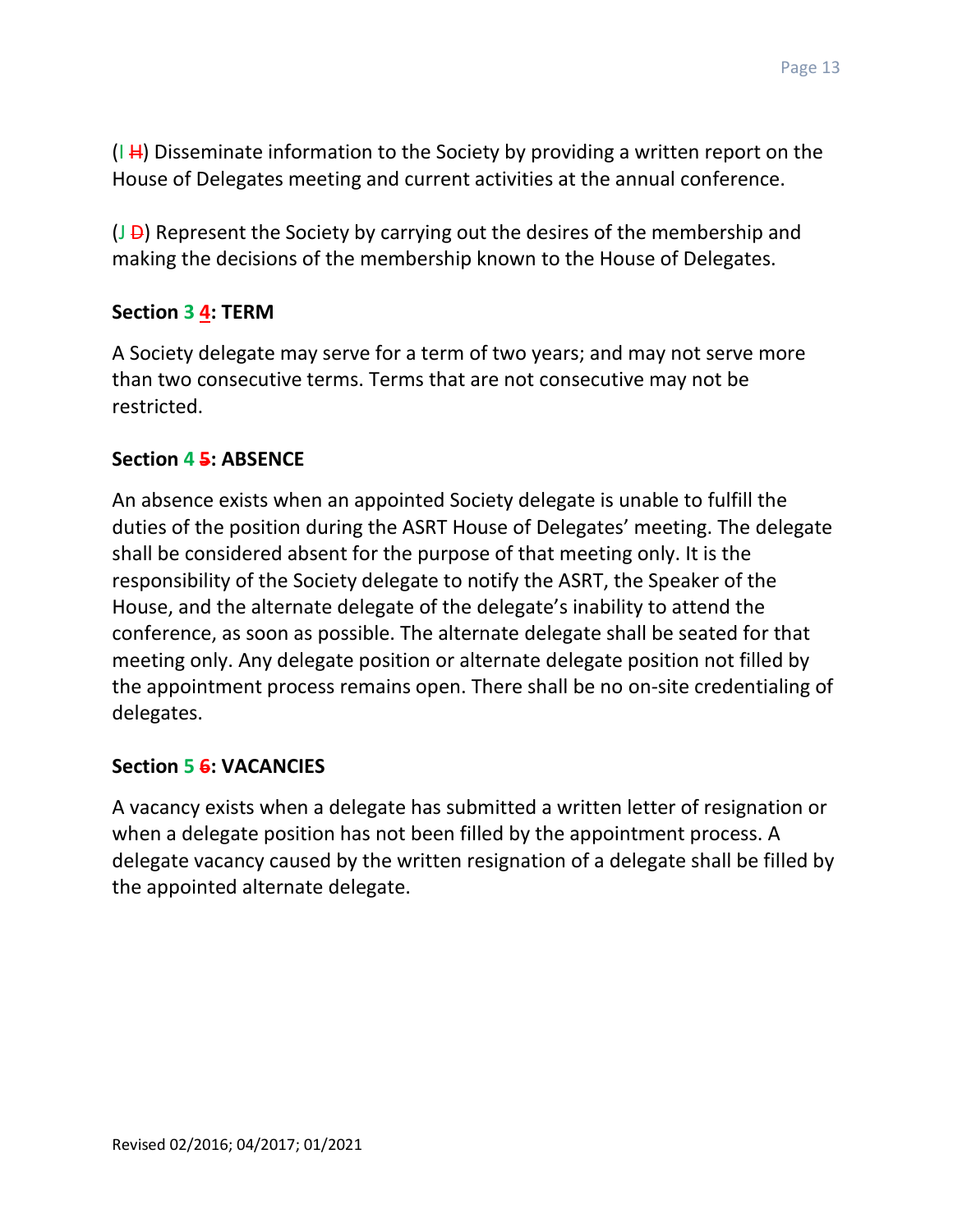#### **Section 6 7: COMPENSATION**

(A) Affiliate delegates shall be compensated by the American Society of Radiologic Technologists (ASRT) for fulfilling all required activities.

(B) Alternate delegates shall be compensated by the Arkansas Society of Radiologic Technologists (ArSRT) for fulfilling all required activities. Compensation shall be for equal travel, lodging and per diem amounts as compensated by the ASRT for delegates.

## **Article 8**

#### **MEETINGS**

#### **Section 1: ANNUAL MEETING**

The Society shall hold a business an annual meeting annually every spring for the purpose of electing and installing officers, receiving reports, amending Bylaws as needed, and conducting such other business as may arise; and for presenting educational programs.

#### **Section 2: SPECIAL MEETINGS**

A special meeting of the Society may be called by a majority vote of the Board of Directors with the time and location to be determined by the Board of Directors.

(A) Notices of such meetings shall be communicated electronically at least announced fourteen (14) calendar twenty (20) days in advance of the meeting.

(B) The purpose of such meetings shall be stated in the notices and no other business shall be transacted.

#### **Section 3: QUORUM**

All active members as defined in Article 3, Section 2, shall be entitled to participation of described Annual Meeting (Article 8, Section 1) and Special Meetings (Article 8, Section 2) be active members at any annual or special meeting. A quorum shall not be less than twenty five percent (25%) of the active participating members-registered at of the annual meeting and no fewer than two (2) officers.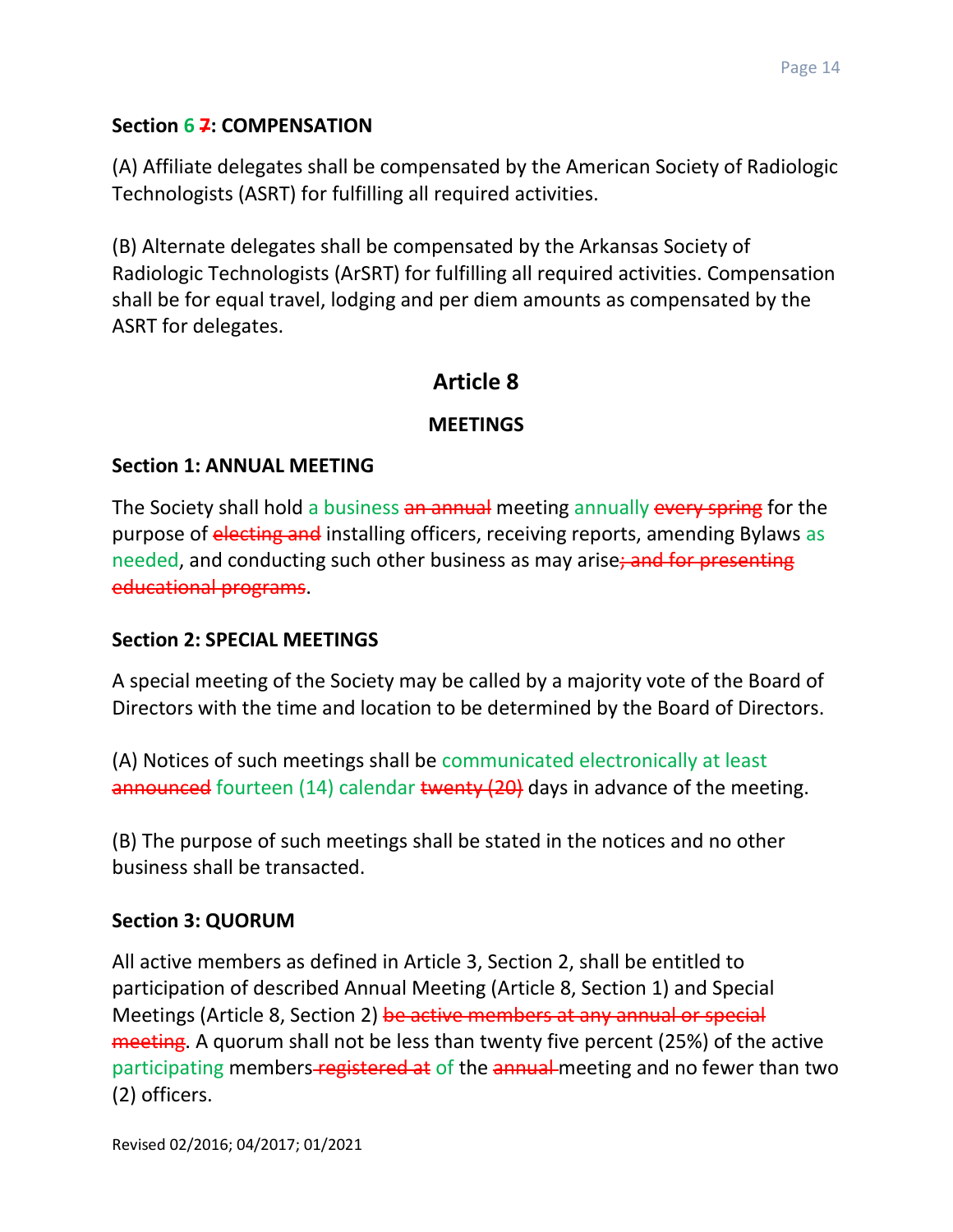# **Article 9**

## **COMMITTEES**

## **Section 1: STANDING AND SPECIAL COMMITTEES**

(A) The Board of Directors shall establish standing and special committees as deemed necessary to aid the Society in carrying on its activities.

(B) Such committees shall be responsible to the Board of Directors and may be altered or eliminated at any time by the Board of Directors.

(C) The President shall appoint the Chairman and members of the committee unless in conflict with other sections of the Bylaws.

### **Section 2: VACANCIES**

A vacancy in a committee shall be filled by an appointment by the President and Chairman of the Board.

# **Article 10**

## **CENSURE, REPRIMAND AND REMOVAL**

An ArSRT member, delegate or Board member may be censured, reprimanded or removed for cause. Sufficient cause includes a violation of the Bylaws or any lawful rule or practice duly adopted by the ArSRT, dereliction of duty, other conduct prejudicial to the interests of the ArSRT, or conduct detrimental to the ArSRT. Such action may occur following completion of the due process procedure.

A. The Board of Directors must receive formal and specific charges in writing against the individual.

B. If the Board of Directors deems the charges to be sufficient, the person charged shall be advised, in writing, of the charges.

C. A statement of the charges shall be sent by certified or registered mail to the last recorded address of the person charged at least 20 days before final action is taken.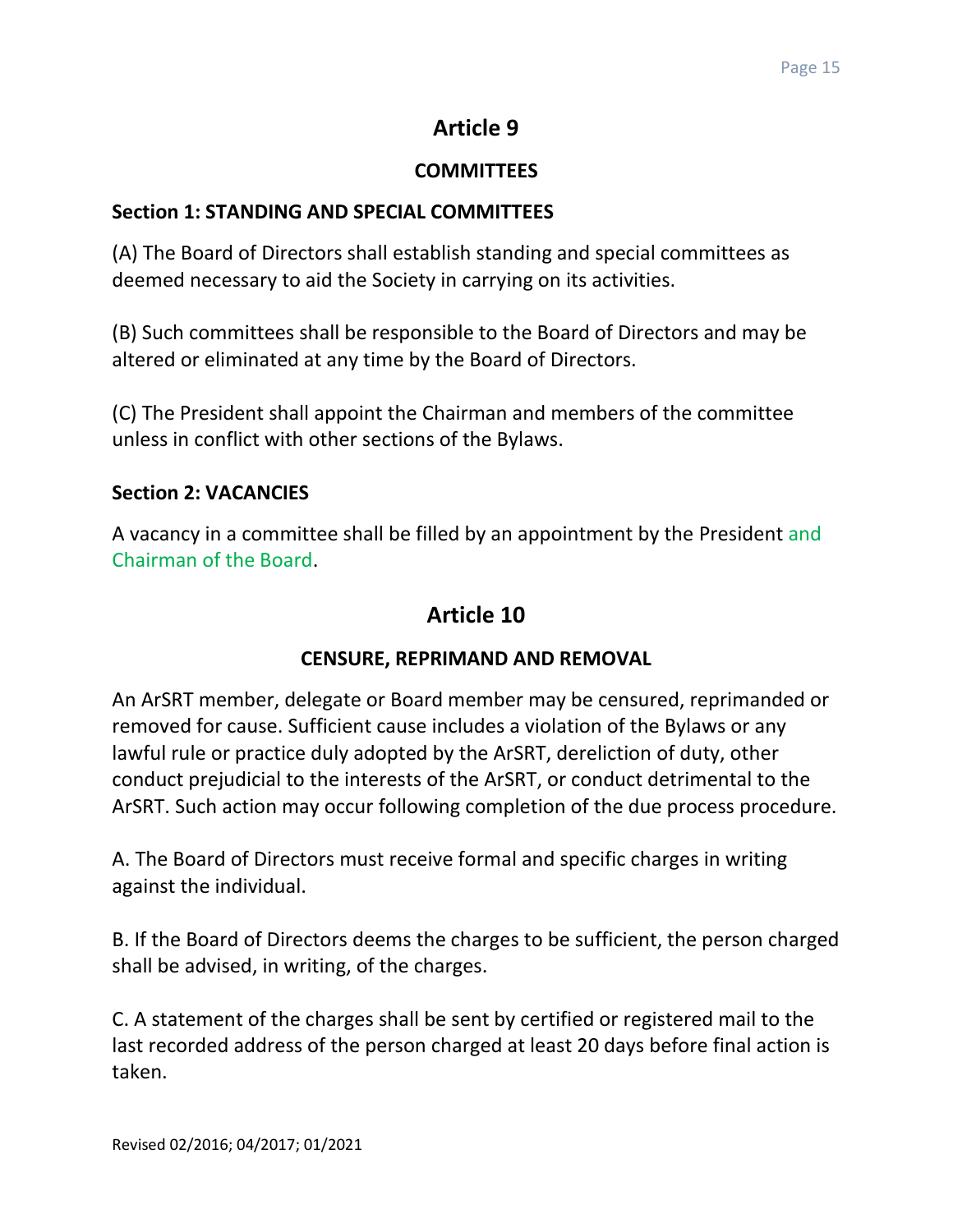D. The statement shall be accompanied by a notice of the time and place of the meeting of the Board of Directors at which the charges shall be considered.

E. The person charged shall have the opportunity to address the charges and be represented by counsel to present any defense to such charges before action is taken.

F. Censure or reprimand of an ArSRT member or delegate shall be by majority vote of the entire membership of the Board of Directors.

G. Censure or reprimand of a Board member shall be by majority vote of the entire remaining membership of the Board of Directors.

H. Removal of an ArSRT member or delegate shall be by three-fourths vote of the entire membership of the Board of Directors.

I. Removal of a Board member shall be by three-fourths vote of the entire remaining membership of the Board of Directors.

J. Affiliates have the power to remove affiliate delegates.

# **Article 11**

## **DISTRICT ORGANIZATIONS – POWER AND PRIVILEGES**

The Society may establish, organize, and supervise district organizations within the state.

#### **Section 1: DISTRICTS**

The number of district organizations and their boundaries shall be determined by the Board of Directors.

#### **Section 2: OFFICERS**

(A) All district officers shall hold membership in the Society.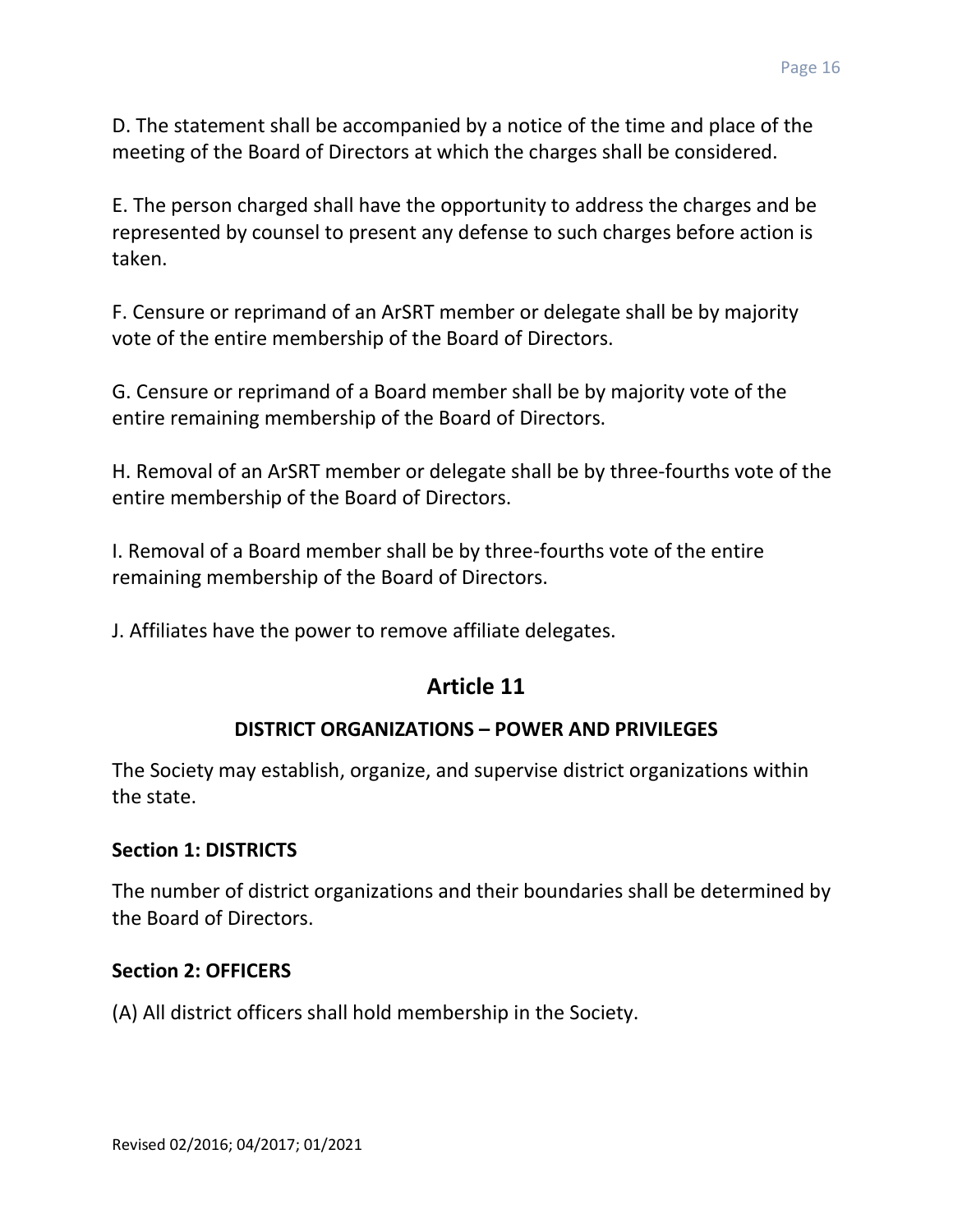(B) A president, vice-president and secretary-treasurer shall be elected by the active membership of each district. The office of secretary-treasurer may be divided into two offices. The office of president-elect may be established if necessary or applicable.

(C) The district shall establish by majority vote at the regular meeting such voting procedures as best meet the needs of the district and are applicable to the business conducted.

(D) All officers shall serve for a term of one year, or for a term deemed appropriate by the district organization, not to exceed three (3) years, or until their successors have been elected and assumed office. They shall surrender to their successors all records and properties belonging to the district. All officers may be elected for not more than two successive terms.

(E) All officers shall be free from any pecuniary charges on the books of the Society.

#### **Section 3: MEMBERSHIP**

Membership in the district shall be active, student and associate members. (B) Student members may have the privilege of voting at district meetings and may hold office, other than the office of president, president-elect and vicepresident.

#### **Section 4: DUES**

Each district's membership may decide the amount and the method of dues payment.

#### **Section 5: DISTRICT TREASURY**

(A) The district shall have control over its treasury. Disbursements from the district treasury shall be made upon the authority of the majority of the district officers.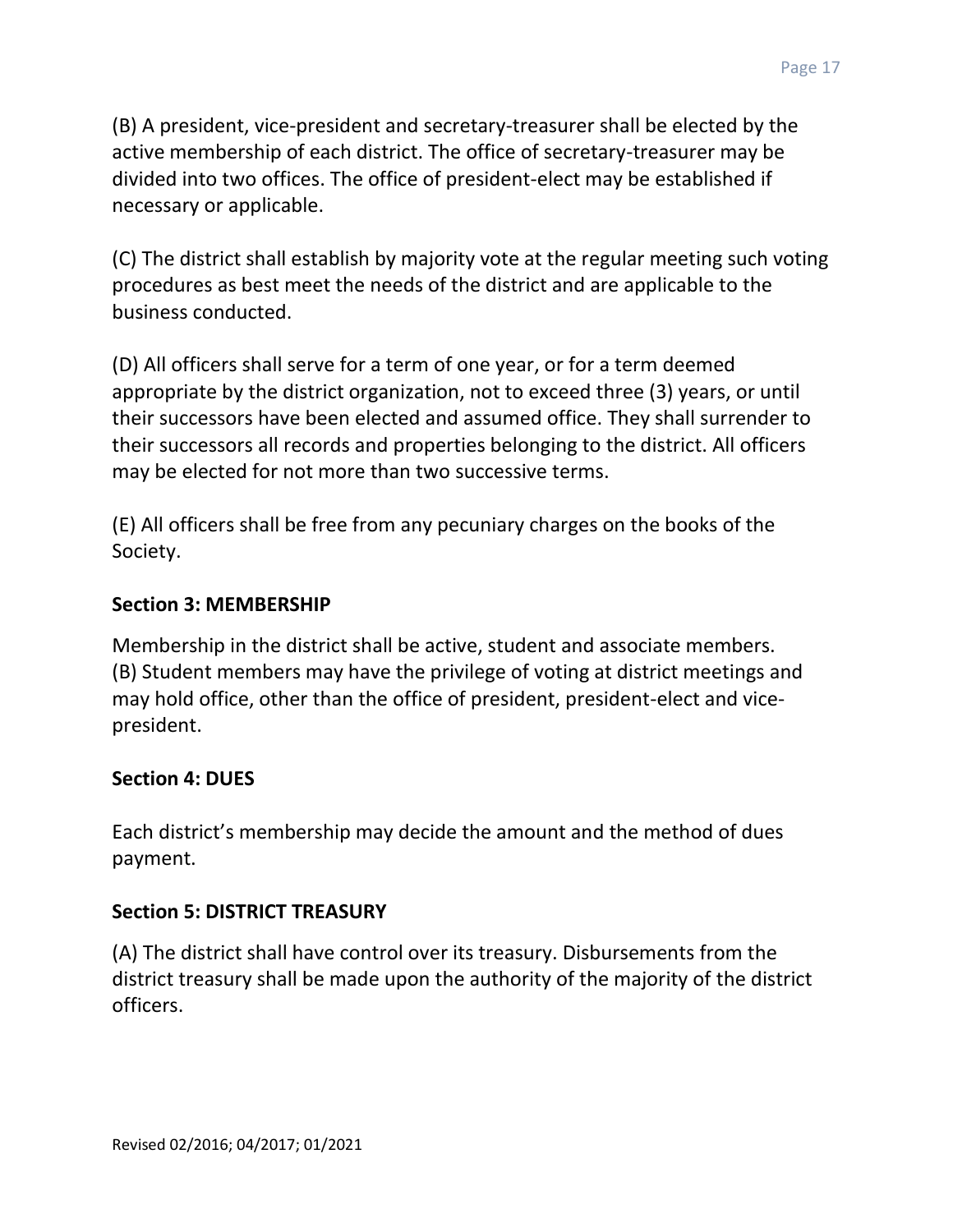(B) In the event of the dissolution of a district, ALL ASSETS remaining after payment of all indebtedness of the district shall be returned to the Society's general fund.

#### **Section 6: BOARD OF DIRECTORS**

A district Board of Directors may be established by a vote of the district active members. Its composition and duties shall be consistent with, but not necessarily identical to, those specified in these Bylaws.

#### **Section 7: DISTRICT COMMITTEES**

The district president may appoint such committees as are necessary to promote the activities of the district.

#### **Section 8: MEETINGS/QUORUM**

(A) Districts shall hold at least one (1) meeting, but preferably four (4) meetings, annually in the manner chosen by the district membership. Continuing education classes shall be a component of the meetings. (B)Twenty percent (20%) of the active members, including two (2) officers, shall constitute a quorum.

#### **Section 9: TERMINATION**

A district may be terminated by the Board of Directors or by a majority vote of the members of the district.

#### **Section 10: INDEMNIFICATION**

The ArSRT shall not be responsible for any debts, actions or statements made by, or on behalf of, any district.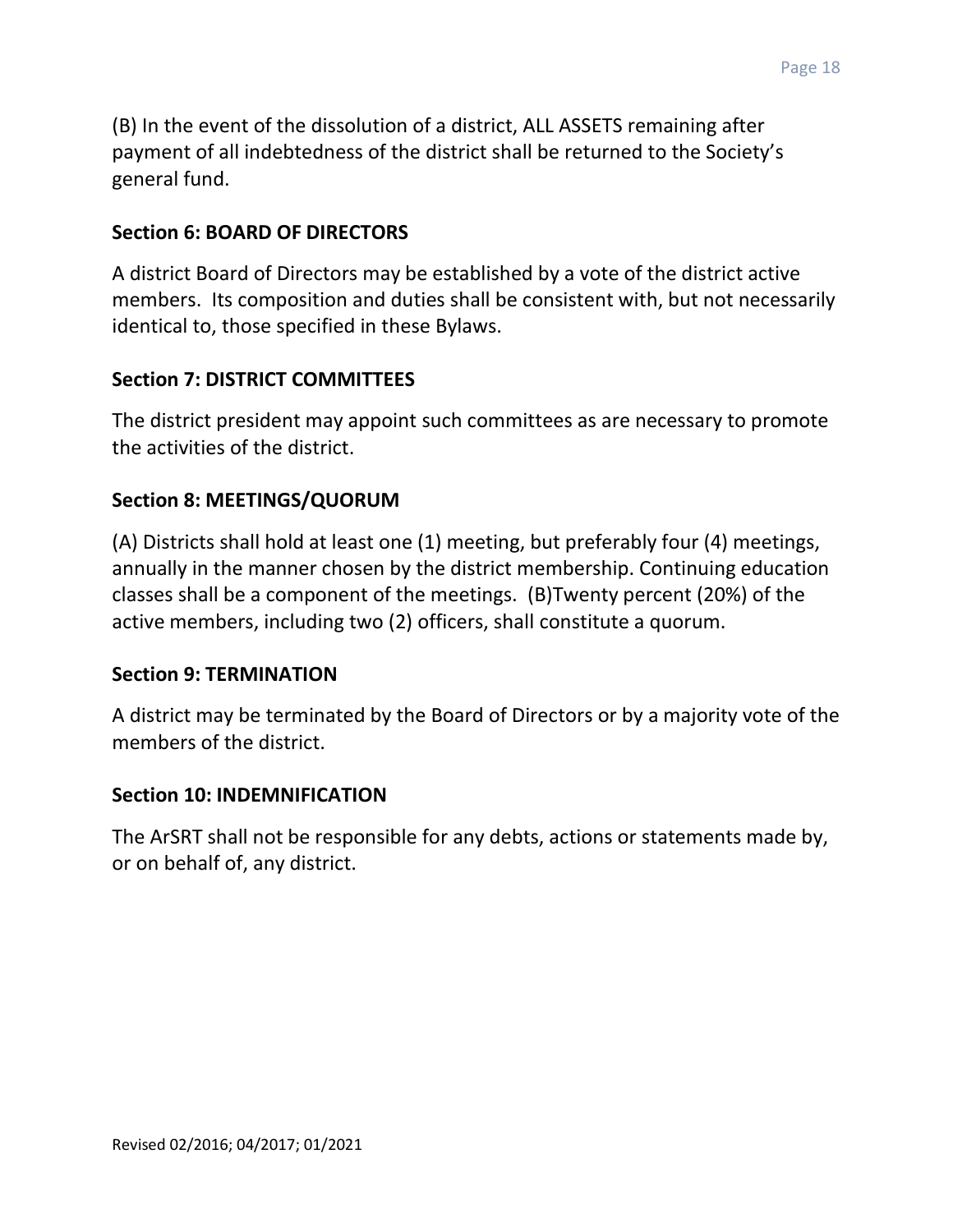# **Article 12**

### **PARLIAMENTARY AUTHORITY**

The rules contained in the current edition of Robert's Rules of Order, Newly Revised shall govern the Society in all cases to which they are applicable and in which they are not inconsistent with these Bylaws. The president shall appoint a parliamentarian to aid with parliamentary authority.

# **Article 13**

## **AMENDMENTS**

(A) Amendments to these Bylaws may be made by two-thirds (2/3) vote of the active membership at any business meeting of the Society. Notice of such proposed amendments must be made available to the membership at least thirty (30) days prior to the time of the voting.

(B) Amendments shall be effective at the conclusion of the business meeting unless otherwise specified.

# **Article 14**

## **INDEMNIFICATION**

To the greatest extent of the laws of the State of Arkansas, every officer, director, employee, or delegate of the Society shall be indemnified by the Society against all expenses and liabilities, including attorney's fees, in connection with any threatened, pending or completed proceeding in which the above-named individual is involved by reason of being or having been an officer, director, employee or delegate of the Society if the above-named individual acted in good faith and within the scope of the abovenamed individual's authority and in a manner reasonably believed to be not opposed to the best interests of the Society. In no event, shall indemnification be paid to or on behalf of any abovenamed individual going beyond or acting beyond the powers granted by authority of this organization or bylaw. The foregoing right of indemnification shall be in addition to, and not exclusive of, all other rights to which such officer, director, employee or delegate may be entitled.